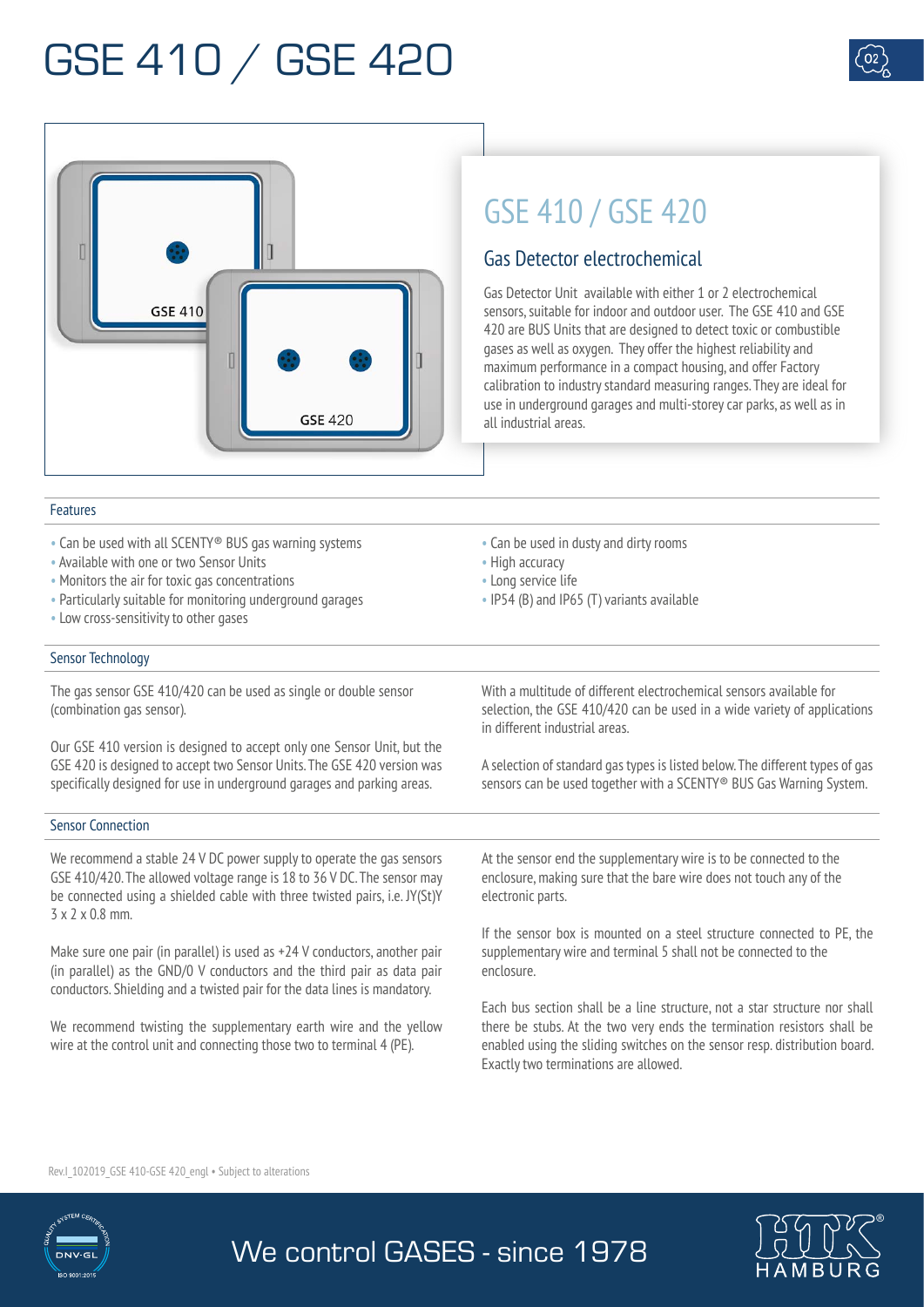

## SCENTY® GWA BUS

### Everything's in there

The constantly increasing requirements for complex gas warning systems require a high degree of flexibility.

Our SCENTY® Gas Warning System BUS has an inexpensive modular construction system. The installation requirements are significantly reduced by the cable saving BUS installation of up to 80 gas sensors.

Due to combination of analogue and BUS gas sensors up to 160 gas sensors in total can be connected, configured and evaluated. The modular system allows the design of customer-specific applications.



### Adressing

With Modbus sensors, it is important to ensure that each sensor in the BUS is allocated unique address. Two sensors with identical addresses in one bus line will lead to incorrect measurement results or a malfunction of the system.

It is essential that all sensors in the system are allocated with a unique address prior to testing and operation. Addressing is always carried out as part of the commissioning process.

In order to configure and operate any SCENTY<sup>®</sup> Gas Warning System and Gas Sensors, the corresponding Software modules are required.

### Adjustment Instructions

Electrochemical sensors require a 1 hour warm up period prior to adjustment. Please refer to the Operating Instructions regarding this. The test gas must be at ambient temperature i.e. the same temperature as the sensor.

The adjustment of the gas sensor must only be carried out by a qualified person. In order to adjust and calibrate any SCENTY® Gas Warning System and Gas Sensors, the corresponding Software modules are required.

### Safety Instructions

Careful handling of the gas sensors and their use in areas where monitoring is required needs specialist knowledge and procedures, which can be found in the relevant Instruction Manual.

It is theretofore imperative that the section in the manual titled "Safety Instructions for Installers and Operators" is read and strictly observed!

### Technical rules for hazardous substances - Occupational exposure limit values TRGS 900

The current occupational exposure limit values (OELs) can be found in the Table contained within the Data Sheet. The limit values were defined by TRGS900 and may change. Please check the valid workplace limit values before defining the limit values.

### https://www.baua.de/DE/Angebote/Rechtstexte-und-Technische-Regeln/Regelwerk/TRGS/pdf/ TRGS-900.pdf?\_\_blob=publicationFile

The Technical Rules for Hazardous Substances (TRGS) represent the state of the art in technology, occupational medicine, occupational hygiene and other scientific evidence for activities involving hazardous substances, including their classification and labelling.

They are drawn up by the Committee for Hazardous Substances (AGS) and are updated by it in line with developments. The TRGS are published by the Federal Ministry of Labour and Social Affairs (BMAS) in the Joint Ministerial Gazette (GMBl).

### Installation

The gas sensor is suitable for wall or ceiling mounting. Before mounting, the gas type and its density relative to air must always be taken into account. Our recommendations can be found in the table below. The installation site should only be diagnosed and determined by a specialist. Make sure that the maximum cable lengths per bus line are observed.

Rev.I 102019 GSE 410-GSE 420 engl • Subject to alterations





### We control GASES - since 1978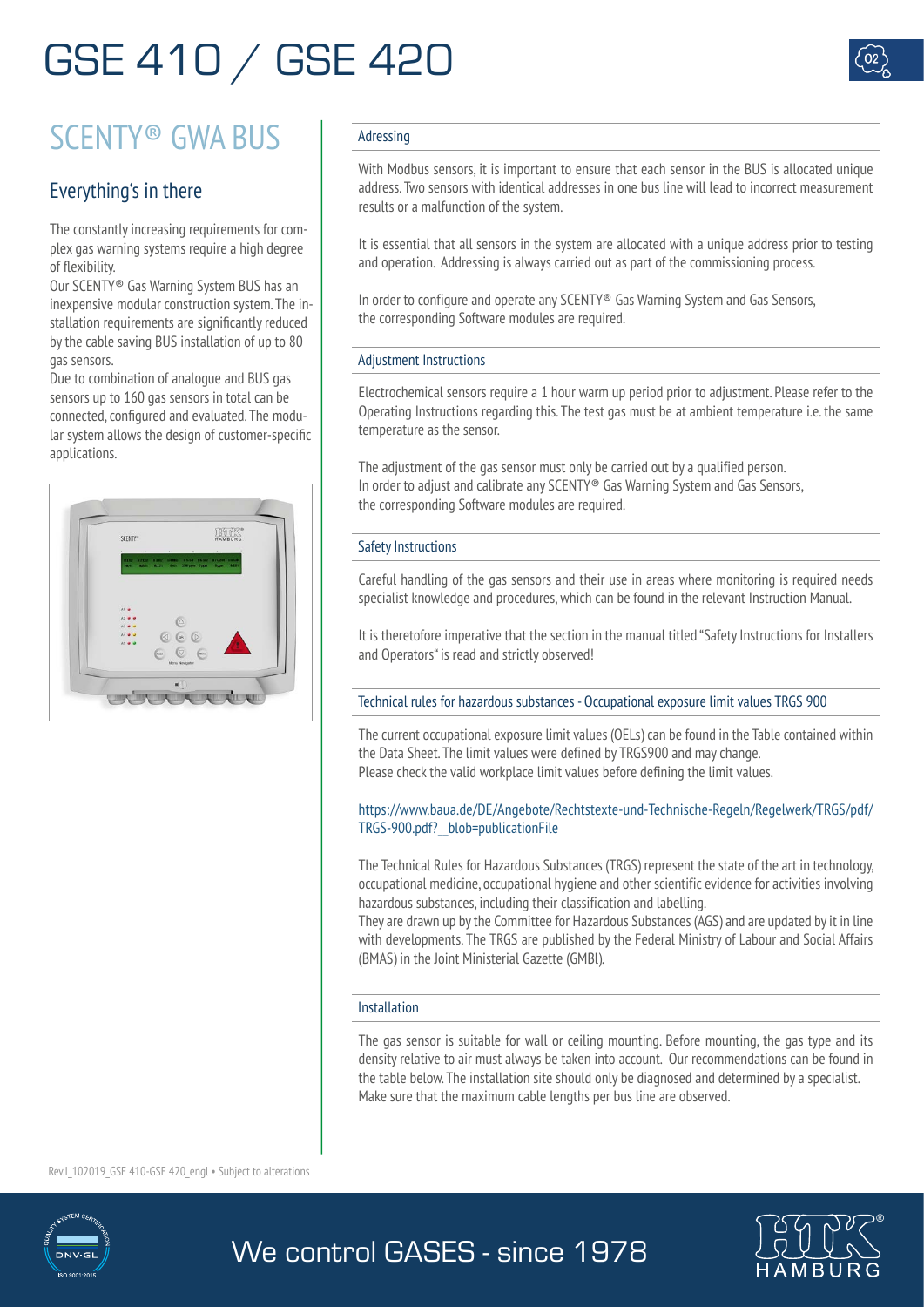

## Assembly instructions Commissioning

### Everything at a glance

Further information on installation heights and the dimensions of our sensor housings and our Stainless steel protective cover can be found in our Data Sheet "Gas Sensor Mounting Instructions".



### Information for the Englisch Version:

Our notes on German regulations do not necessarily apply in your country. The respective National Regulations for the safe handling of gases and the use of gas warning systems should be strictly observed. Worldwide we only work with authorized sales and service partners. Regular training and instruction ensure optimum safety and quality. We will be happy to put you in touch with our partners in your country.

Rev.I 102019 GSE 410-GSE 420 engl • Subject to alterations



All sensors are factory calibrated by HTK. It is recommended to test and adjust the device during commissioning by means of a gas test. The necessary software modules are available as an optional extra.

### Maintenance

Maintenance at certain intervals is required in order to maintain functional reliability. The maintenance interval can be found on the test sticker on the control panel. SCENTY® Series Electrochemical Sensors should be maintained every six months The maintenance interval must be determined and set in the risk assessment and in accordance with the recommendations of HTK Hamburg.

Please note the maintenance requirements according to T021/T023 of the BG. For Maintenance of SCENTY® Gas Detection Systems and Gas Sensors are corresponding software modules required.

#### Decommissioning

If the sensor is out of operation for longer than 4 weeks, it must be checked after one week of operating time with test gas and recalibrated if necessary.

|  |  | Technical Data |  |
|--|--|----------------|--|
|  |  |                |  |
|  |  |                |  |

| ictillitat Data     |                                                 |  |  |  |  |
|---------------------|-------------------------------------------------|--|--|--|--|
| Housing             | Plastic                                         |  |  |  |  |
| <b>Dimensions</b>   | $113 \times 80 \times 60$ mm (L x W x H)        |  |  |  |  |
| Protection class    | Standard IP20, optional IP54 and IP65 available |  |  |  |  |
| Measuring principle | Flectrochemical                                 |  |  |  |  |
| Service life        | Varies with gas type and measuring range        |  |  |  |  |
| Gas inlet           | Diffusion                                       |  |  |  |  |
| Target gas          | See table below                                 |  |  |  |  |
| Measuring range     | On request                                      |  |  |  |  |
| Humidity            | 15-99% rH, non-condensing                       |  |  |  |  |
| Temperature range   | $-20^{\circ}$ C $+50^{\circ}$ C                 |  |  |  |  |
| Output signal       | Modbus RTU                                      |  |  |  |  |
| Power supply        | 18 - 36 V DC                                    |  |  |  |  |
| Connecting cable    | JY(St)Y 3x2x0,8 mm                              |  |  |  |  |
|                     |                                                 |  |  |  |  |

### Gas sensor for underground car park monitoring

|         | and sensor for anaciground car pain monitoring |            |                      |               |  |
|---------|------------------------------------------------|------------|----------------------|---------------|--|
| Medium  | Formula                                        | OELs [ppm] | Mounting<br>Location | <b>Note</b>   |  |
| GSE 410 | 0                                              | 30         | Eve level            | Single sensor |  |
| GSE 410 | N <sub>0</sub>                                 |            | Eve level            | Single sensor |  |
| GSE 420 | CO/NO                                          | 30/5       | Eye level            | Double sensor |  |



### We control GASES - since 1978